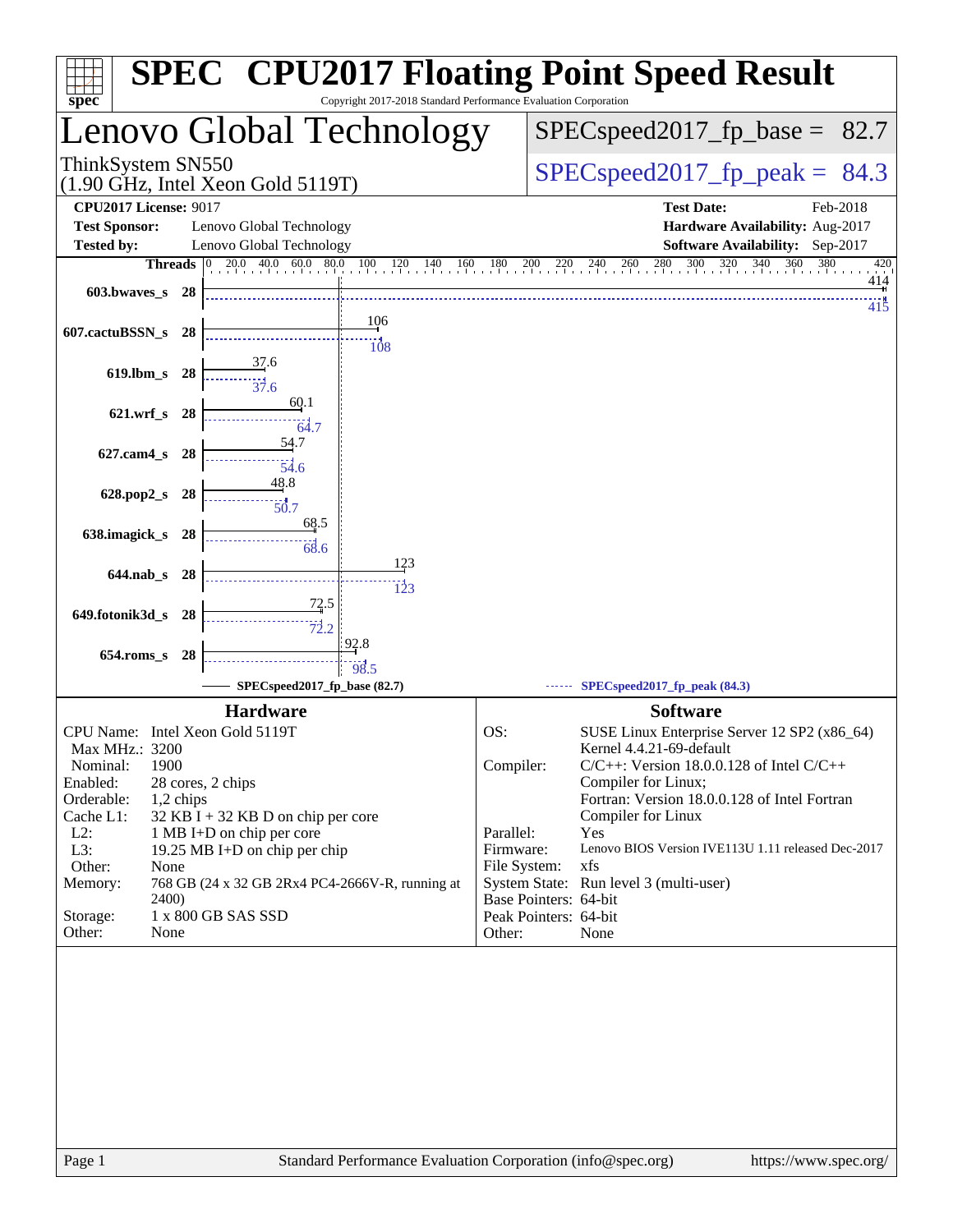

## Lenovo Global Technology

(1.90 GHz, Intel Xeon Gold 5119T)

ThinkSystem SN550  $SPEC speed2017$  fp\_peak = 84.3

 $SPECspeed2017<sub>fp</sub> base = 82.7$ 

**[Test Sponsor:](http://www.spec.org/auto/cpu2017/Docs/result-fields.html#TestSponsor)** Lenovo Global Technology **[Hardware Availability:](http://www.spec.org/auto/cpu2017/Docs/result-fields.html#HardwareAvailability)** Aug-2017

**[CPU2017 License:](http://www.spec.org/auto/cpu2017/Docs/result-fields.html#CPU2017License)** 9017 **[Test Date:](http://www.spec.org/auto/cpu2017/Docs/result-fields.html#TestDate)** Feb-2018 **[Tested by:](http://www.spec.org/auto/cpu2017/Docs/result-fields.html#Testedby)** Lenovo Global Technology **[Software Availability:](http://www.spec.org/auto/cpu2017/Docs/result-fields.html#SoftwareAvailability)** Sep-2017

### **[Results Table](http://www.spec.org/auto/cpu2017/Docs/result-fields.html#ResultsTable)**

|                                   | <b>Base</b>    |                |              |                |              |                | <b>Peak</b> |                |                |              |                |              |                |              |
|-----------------------------------|----------------|----------------|--------------|----------------|--------------|----------------|-------------|----------------|----------------|--------------|----------------|--------------|----------------|--------------|
| <b>Benchmark</b>                  | <b>Threads</b> | <b>Seconds</b> | <b>Ratio</b> | <b>Seconds</b> | <b>Ratio</b> | <b>Seconds</b> | Ratio       | <b>Threads</b> | <b>Seconds</b> | <b>Ratio</b> | <b>Seconds</b> | <b>Ratio</b> | <b>Seconds</b> | <b>Ratio</b> |
| 603.bwayes_s                      | 28             | 142            | 414          | 143            | 414          | 142            | 416         | 28             | 142            | 414          | 142            | 415          | 142            | 416          |
| 607.cactuBSSN s                   | 28             | 156            | 107          | 157            | 106          | 157            | 106         | 28             | 154            | 108          | 154            | 108          | 154            | <b>108</b>   |
| $619.1$ bm s                      | 28             | 139            | 37.7         | 140            | 37.5         | 139            | 37.6        | 28             | 139            | 37.6         | 139            | 37.7         | 140            | 37.5         |
| $621$ .wrf s                      | 28             | 221            | 59.8         | 220            | 60.1         | 220            | 60.2        | 28             | 204            | 64.7         | 205            | 64.6         | 204            | 64.7         |
| $627$ .cam $4 \text{ s}$          | 28             | 162            | 54.7         | 162            | 54.7         | 162            | 54.7        | 28             | 162            | 54.7         | 162            | 54.6         | 162            | 54.6         |
| $628.pop2_s$                      | 28             | 243            | 48.8         | 243            | 48.8         | 244            | 48.7        | 28             | 237            | 50.2         | 234            | 50.7         | 233            | 50.8         |
| 638.imagick_s                     | 28             | 213            | 67.8         | 211            | 68.5         | 210            | 68.6        | 28             | 210            | 68.6         | 210            | 68.6         | 211            | 68.5         |
| $644$ .nab s                      | 28             | 142            | 123          | 143            | 123          | 143            | 123         | 28             | 142            | 123          | 143            | 123          | 143            | 123          |
| 649.fotonik3d s                   | 28             | 127            | 71.5         | 126            | 72.5         | 126            | 72.5        | 28             | 126            | 72.2         | 126            | 72.3         | 127            | 72.1         |
| $654$ .roms s                     | 28             | 170            | 92.7         | 169            | 93.2         | 170            | 92.8        | 28             | 160            | 98.5         | 160            | 98.4         | 159            | 98.9         |
| $SPECspeed2017$ fp base =<br>82.7 |                |                |              |                |              |                |             |                |                |              |                |              |                |              |

**[SPECspeed2017\\_fp\\_peak =](http://www.spec.org/auto/cpu2017/Docs/result-fields.html#SPECspeed2017fppeak) 84.3**

Results appear in the [order in which they were run.](http://www.spec.org/auto/cpu2017/Docs/result-fields.html#RunOrder) Bold underlined text [indicates a median measurement](http://www.spec.org/auto/cpu2017/Docs/result-fields.html#Median).

### **[Operating System Notes](http://www.spec.org/auto/cpu2017/Docs/result-fields.html#OperatingSystemNotes)**

Stack size set to unlimited using "ulimit -s unlimited"

### **[General Notes](http://www.spec.org/auto/cpu2017/Docs/result-fields.html#GeneralNotes)**

Environment variables set by runcpu before the start of the run: LD\_LIBRARY\_PATH = "/home/cpu2017.1.0.2.ic18.0/lib/ia32:/home/cpu2017.1.0.2.ic18.0/lib/intel64" LD\_LIBRARY\_PATH = "\$LD\_LIBRARY\_PATH:/home/cpu2017.1.0.2.ic18.0/je5.0.1-32:/home/cpu2017.1.0.2.ic18.0/je5.0.1-64" OMP\_STACKSIZE = "192M"

 Binaries compiled on a system with 1x Intel Core i7-4790 CPU + 32GB RAM memory using Redhat Enterprise Linux 7.4 Transparent Huge Pages enabled by default Prior to runcpu invocation Filesystem page cache synced and cleared with: sync; echo 3> /proc/sys/vm/drop\_caches No: The test sponsor attests, as of date of publication, that CVE-2017-5754 (Meltdown) is mitigated in the system as tested and documented. No: The test sponsor attests, as of date of publication, that CVE-2017-5753 (Spectre variant 1) is mitigated in the system as tested and documented. No: The test sponsor attests, as of date of publication, that CVE-2017-5715 (Spectre variant 2) is mitigated in the system as tested and documented.

This benchmark result is intended to provide perspective on past performance using the historical hardware and/or software described on this result page.

The system as described on this result page was formerly

Page 2 Standard Performance Evaluation Corporation [\(info@spec.org\)](mailto:info@spec.org) <https://www.spec.org/> **(Continued on next page)**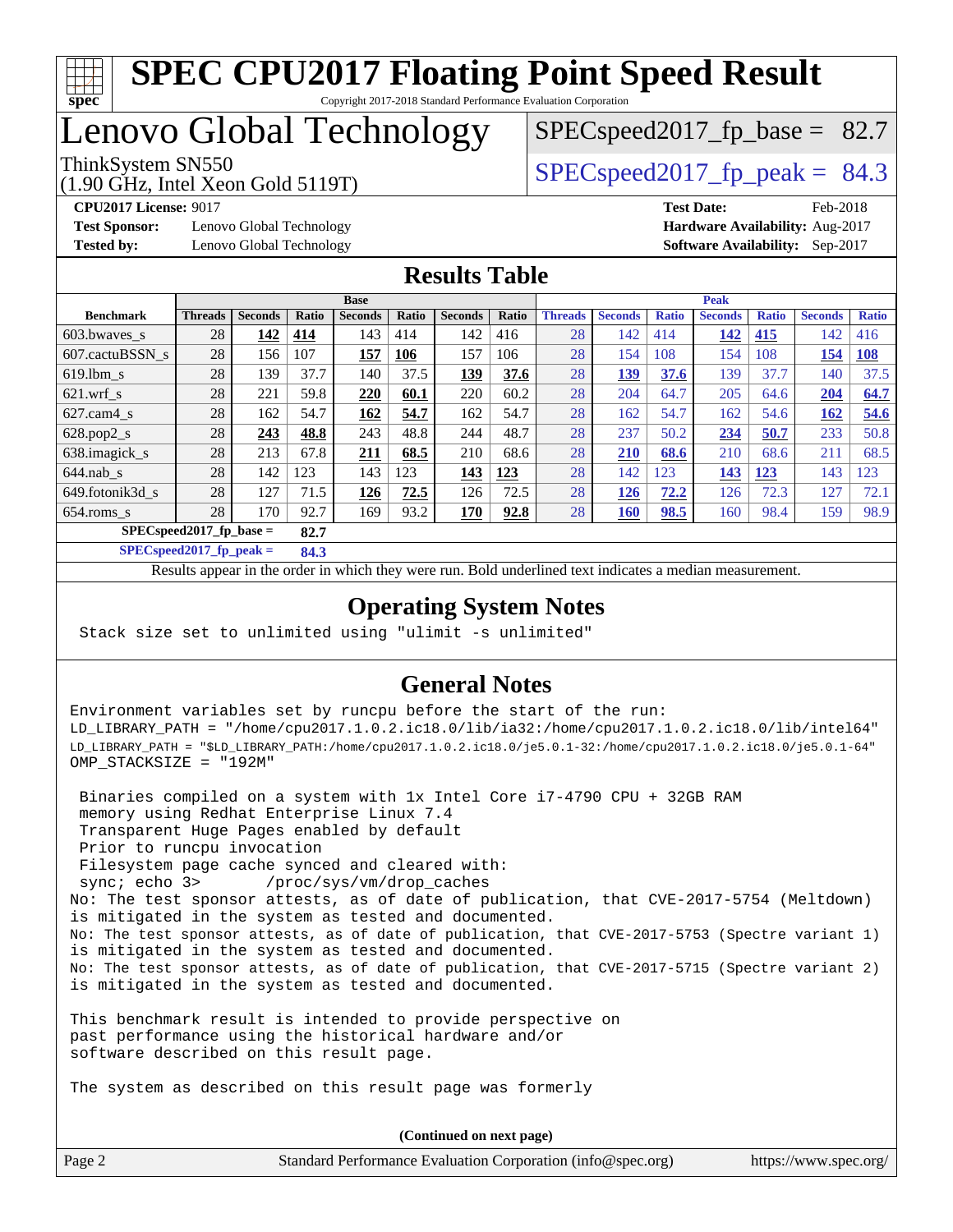

### Lenovo Global Technology

ThinkSystem SN550  $SPEC speed2017$  fp\_peak = 84.3  $SPECspeed2017<sub>fp</sub> base = 82.7$ 

(1.90 GHz, Intel Xeon Gold 5119T)

**[Test Sponsor:](http://www.spec.org/auto/cpu2017/Docs/result-fields.html#TestSponsor)** Lenovo Global Technology **[Hardware Availability:](http://www.spec.org/auto/cpu2017/Docs/result-fields.html#HardwareAvailability)** Aug-2017 **[Tested by:](http://www.spec.org/auto/cpu2017/Docs/result-fields.html#Testedby)** Lenovo Global Technology **[Software Availability:](http://www.spec.org/auto/cpu2017/Docs/result-fields.html#SoftwareAvailability)** Sep-2017

**[CPU2017 License:](http://www.spec.org/auto/cpu2017/Docs/result-fields.html#CPU2017License)** 9017 **[Test Date:](http://www.spec.org/auto/cpu2017/Docs/result-fields.html#TestDate)** Feb-2018

### **[General Notes \(Continued\)](http://www.spec.org/auto/cpu2017/Docs/result-fields.html#GeneralNotes)**

generally available. At the time of this publication, it may not be shipping, and/or may not be supported, and/or may fail to meet other tests of General Availability described in the SPEC OSG Policy document, <http://www.spec.org/osg/policy.html>

This measured result may not be representative of the result that would be measured were this benchmark run with hardware and software available as of the publication date.

### **[Platform Notes](http://www.spec.org/auto/cpu2017/Docs/result-fields.html#PlatformNotes)**

Page 3 Standard Performance Evaluation Corporation [\(info@spec.org\)](mailto:info@spec.org) <https://www.spec.org/> BIOS configuration: Choose Operating Mode set to Maximum Performance Hyper-Threading set to Disable DCU Streamer Prefetcher set to Disable MONITORMWAIT set to Enable XPT Prefetcher set to Enable DCA set to Enable Stale AtoS set to Enable LLC Deadline Alloc set to Disable Sysinfo program /home/cpu2017.1.0.2.ic18.0/bin/sysinfo Rev: r5797 of 2017-06-14 96c45e4568ad54c135fd618bcc091c0f running on SN550 Fri Feb 2 17:18:30 2018 SUT (System Under Test) info as seen by some common utilities. For more information on this section, see <https://www.spec.org/cpu2017/Docs/config.html#sysinfo> From /proc/cpuinfo model name : Intel(R) Xeon(R) Gold 5119T CPU @ 1.90GHz 2 "physical id"s (chips) 28 "processors" cores, siblings (Caution: counting these is hw and system dependent. The following excerpts from /proc/cpuinfo might not be reliable. Use with caution.) cpu cores : 14 siblings : 14 physical 0: cores 0 1 2 3 4 5 6 8 9 10 11 12 13 14 physical 1: cores 0 1 2 3 4 5 6 8 9 10 11 12 13 14 From lscpu: Architecture: x86\_64 CPU op-mode(s): 32-bit, 64-bit Byte Order: Little Endian  $CPU(s):$  28 On-line CPU(s) list: 0-27 Thread(s) per core: 1 **(Continued on next page)**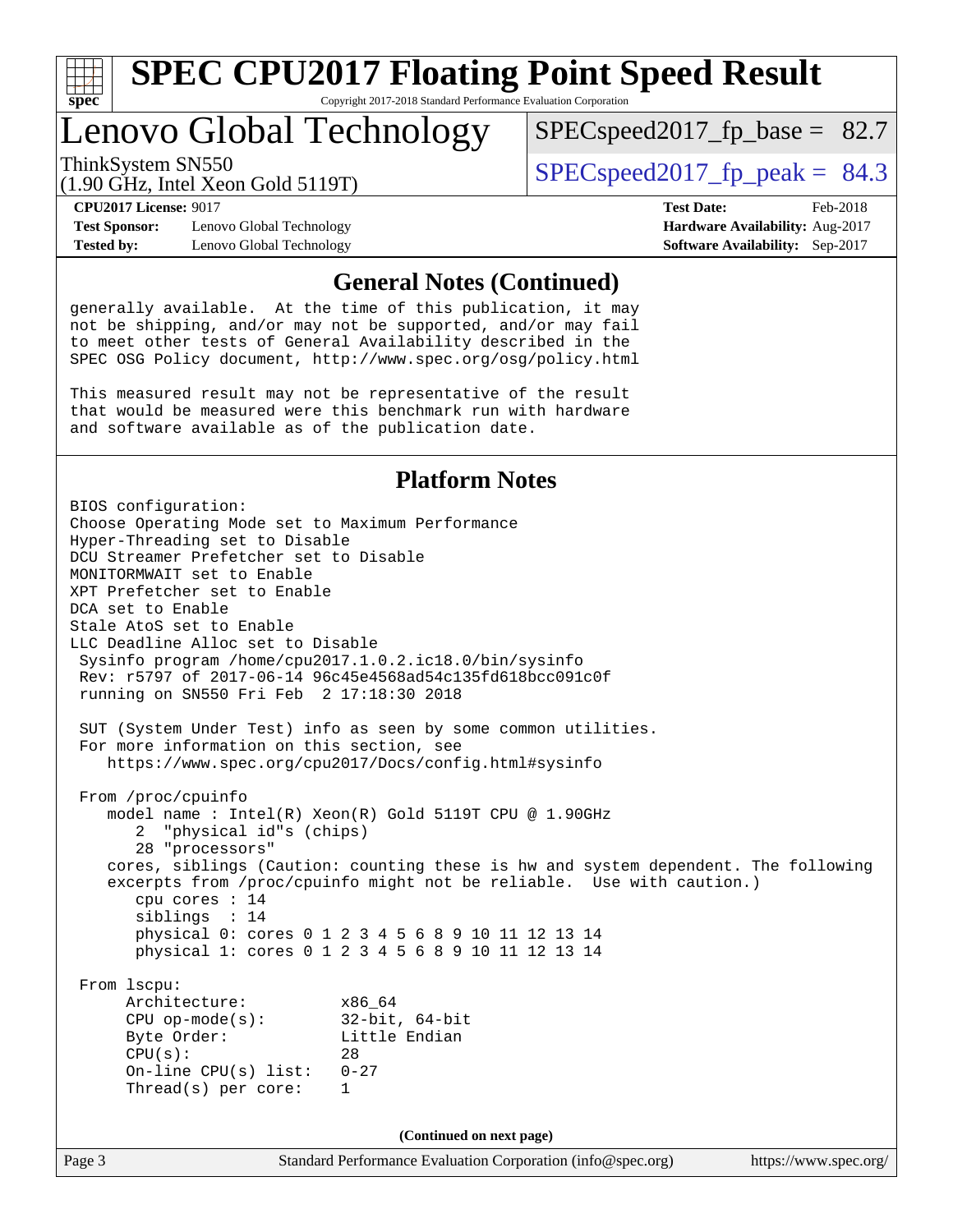

# **[SPEC CPU2017 Floating Point Speed Result](http://www.spec.org/auto/cpu2017/Docs/result-fields.html#SPECCPU2017FloatingPointSpeedResult)**

Copyright 2017-2018 Standard Performance Evaluation Corporation

Lenovo Global Technology

[SPECspeed2017\\_fp\\_base =](http://www.spec.org/auto/cpu2017/Docs/result-fields.html#SPECspeed2017fpbase) 82.7

(1.90 GHz, Intel Xeon Gold 5119T)

ThinkSystem SN550<br>(1.90 GHz, Intel Xeon Gold 5119T) [SPECspeed2017\\_fp\\_peak =](http://www.spec.org/auto/cpu2017/Docs/result-fields.html#SPECspeed2017fppeak)  $84.3$ 

**[CPU2017 License:](http://www.spec.org/auto/cpu2017/Docs/result-fields.html#CPU2017License)** 9017 **[Test Date:](http://www.spec.org/auto/cpu2017/Docs/result-fields.html#TestDate)** Feb-2018

**[Test Sponsor:](http://www.spec.org/auto/cpu2017/Docs/result-fields.html#TestSponsor)** Lenovo Global Technology **[Hardware Availability:](http://www.spec.org/auto/cpu2017/Docs/result-fields.html#HardwareAvailability)** Aug-2017 **[Tested by:](http://www.spec.org/auto/cpu2017/Docs/result-fields.html#Testedby)** Lenovo Global Technology **[Software Availability:](http://www.spec.org/auto/cpu2017/Docs/result-fields.html#SoftwareAvailability)** Sep-2017

#### **[Platform Notes \(Continued\)](http://www.spec.org/auto/cpu2017/Docs/result-fields.html#PlatformNotes)**

| node distances:<br>node<br>0<br>10<br>0:<br>21<br>1:<br>From /proc/meminfo<br>MemTotal: | node 1 free: 385723 MB<br>1<br>21<br>10<br>792254912 kB<br>HugePages_Total: | 0<br>(Continued on next page)                                                                                                                                                                                                                                                                                                                                                                                                                                                                                    |  |
|-----------------------------------------------------------------------------------------|-----------------------------------------------------------------------------|------------------------------------------------------------------------------------------------------------------------------------------------------------------------------------------------------------------------------------------------------------------------------------------------------------------------------------------------------------------------------------------------------------------------------------------------------------------------------------------------------------------|--|
|                                                                                         |                                                                             |                                                                                                                                                                                                                                                                                                                                                                                                                                                                                                                  |  |
|                                                                                         |                                                                             |                                                                                                                                                                                                                                                                                                                                                                                                                                                                                                                  |  |
|                                                                                         |                                                                             |                                                                                                                                                                                                                                                                                                                                                                                                                                                                                                                  |  |
|                                                                                         |                                                                             |                                                                                                                                                                                                                                                                                                                                                                                                                                                                                                                  |  |
|                                                                                         |                                                                             |                                                                                                                                                                                                                                                                                                                                                                                                                                                                                                                  |  |
|                                                                                         |                                                                             |                                                                                                                                                                                                                                                                                                                                                                                                                                                                                                                  |  |
|                                                                                         |                                                                             |                                                                                                                                                                                                                                                                                                                                                                                                                                                                                                                  |  |
|                                                                                         | node 1 size: 387040 MB                                                      |                                                                                                                                                                                                                                                                                                                                                                                                                                                                                                                  |  |
|                                                                                         |                                                                             | node 1 cpus: 14 15 16 17 18 19 20 21 22 23 24 25 26 27                                                                                                                                                                                                                                                                                                                                                                                                                                                           |  |
|                                                                                         | node 0 free: 384860 MB                                                      |                                                                                                                                                                                                                                                                                                                                                                                                                                                                                                                  |  |
|                                                                                         | node 0 size: 386646 MB                                                      |                                                                                                                                                                                                                                                                                                                                                                                                                                                                                                                  |  |
|                                                                                         |                                                                             | node 0 cpus: 0 1 2 3 4 5 6 7 8 9 10 11 12 13                                                                                                                                                                                                                                                                                                                                                                                                                                                                     |  |
|                                                                                         | $available: 2 nodes (0-1)$                                                  |                                                                                                                                                                                                                                                                                                                                                                                                                                                                                                                  |  |
| physical chip.                                                                          |                                                                             | From numactl --hardware WARNING: a numactl 'node' might or might not correspond to a                                                                                                                                                                                                                                                                                                                                                                                                                             |  |
|                                                                                         | cache size : 19712 KB                                                       |                                                                                                                                                                                                                                                                                                                                                                                                                                                                                                                  |  |
|                                                                                         | /proc/cpuinfo cache data                                                    |                                                                                                                                                                                                                                                                                                                                                                                                                                                                                                                  |  |
|                                                                                         |                                                                             | aperfmperf eagerfpu pni pclmulqdq dtes64 monitor ds_cpl vmx smx est tm2 ssse3 sdbg<br>fma cx16 xtpr pdcm pcid dca sse4_1 sse4_2 x2apic movbe popcnt tsc_deadline_timer aes<br>xsave avx f16c rdrand lahf_lm abm 3dnowprefetch ida arat epb pln pts dtherm intel_pt<br>tpr_shadow vnmi flexpriority ept vpid fsgsbase tsc_adjust bmil hle avx2 smep bmi2<br>erms invpcid rtm cqm mpx avx512f avx512dq rdseed adx smap clflushopt clwb avx512cd<br>avx512bw avx512vl xsaveopt xsavec xgetbvl cqm_llc cqm_occup_llc |  |
|                                                                                         |                                                                             | lm constant_tsc art arch_perfmon pebs bts rep_good nopl xtopology nonstop_tsc                                                                                                                                                                                                                                                                                                                                                                                                                                    |  |
|                                                                                         |                                                                             | pat pse36 clflush dts acpi mmx fxsr sse sse2 ss ht tm pbe syscall nx pdpelgb rdtscp                                                                                                                                                                                                                                                                                                                                                                                                                              |  |
| Flags:                                                                                  |                                                                             | fpu vme de pse tsc msr pae mce cx8 apic sep mtrr pge mca cmov                                                                                                                                                                                                                                                                                                                                                                                                                                                    |  |
|                                                                                         | NUMA nodel CPU(s):                                                          | $14 - 27$                                                                                                                                                                                                                                                                                                                                                                                                                                                                                                        |  |
|                                                                                         | NUMA node0 CPU(s):                                                          | $0 - 13$                                                                                                                                                                                                                                                                                                                                                                                                                                                                                                         |  |
| $L3$ cache:                                                                             |                                                                             | 19712K                                                                                                                                                                                                                                                                                                                                                                                                                                                                                                           |  |
| L2 cache:                                                                               |                                                                             | 1024K                                                                                                                                                                                                                                                                                                                                                                                                                                                                                                            |  |
| Lli cache:                                                                              |                                                                             | 32K<br>32K                                                                                                                                                                                                                                                                                                                                                                                                                                                                                                       |  |
| L1d cache:                                                                              | Virtualization:                                                             | $VT - x$                                                                                                                                                                                                                                                                                                                                                                                                                                                                                                         |  |
| BogoMIPS:                                                                               |                                                                             | 3791.09                                                                                                                                                                                                                                                                                                                                                                                                                                                                                                          |  |
| CPU MHz:                                                                                |                                                                             | 1895.545                                                                                                                                                                                                                                                                                                                                                                                                                                                                                                         |  |
| Stepping:                                                                               |                                                                             | 4                                                                                                                                                                                                                                                                                                                                                                                                                                                                                                                |  |
|                                                                                         | Model name:                                                                 | $Intel(R) Xeon(R) Gold 5119T CPU @ 1.90GHz$                                                                                                                                                                                                                                                                                                                                                                                                                                                                      |  |
| Model:                                                                                  |                                                                             | 85                                                                                                                                                                                                                                                                                                                                                                                                                                                                                                               |  |
|                                                                                         | CPU family:                                                                 | 6                                                                                                                                                                                                                                                                                                                                                                                                                                                                                                                |  |
|                                                                                         |                                                                             | GenuineIntel                                                                                                                                                                                                                                                                                                                                                                                                                                                                                                     |  |
| Vendor ID:                                                                              | NUMA $node(s)$ :                                                            | $\overline{2}$                                                                                                                                                                                                                                                                                                                                                                                                                                                                                                   |  |
|                                                                                         |                                                                             | $\overline{a}$                                                                                                                                                                                                                                                                                                                                                                                                                                                                                                   |  |
| Socket(s):                                                                              |                                                                             |                                                                                                                                                                                                                                                                                                                                                                                                                                                                                                                  |  |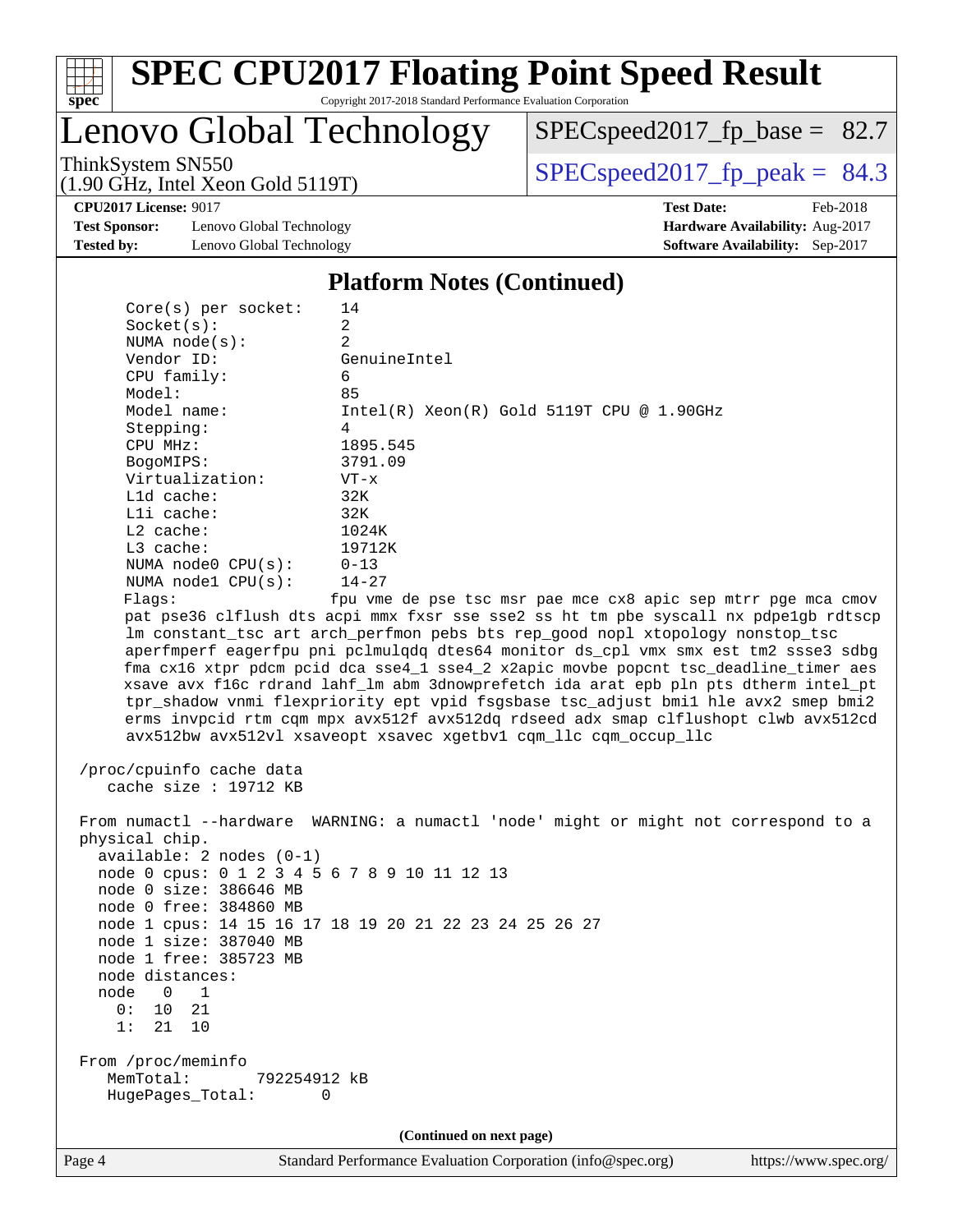| <b>SPEC CPU2017 Floating Point Speed Result</b>                                                                                                                                                                                                                                                                                                                                                                                                                                                                          |                                                                    |
|--------------------------------------------------------------------------------------------------------------------------------------------------------------------------------------------------------------------------------------------------------------------------------------------------------------------------------------------------------------------------------------------------------------------------------------------------------------------------------------------------------------------------|--------------------------------------------------------------------|
| Copyright 2017-2018 Standard Performance Evaluation Corporation<br>$spec^*$                                                                                                                                                                                                                                                                                                                                                                                                                                              |                                                                    |
| Lenovo Global Technology                                                                                                                                                                                                                                                                                                                                                                                                                                                                                                 | $SPEC speed2017_f p\_base = 82.7$                                  |
| ThinkSystem SN550<br>$(1.90 \text{ GHz}, \text{Intel Xeon Gold } 5119 \text{T})$                                                                                                                                                                                                                                                                                                                                                                                                                                         | $SPEC speed2017_fp\_peak = 84.3$                                   |
| <b>CPU2017 License: 9017</b>                                                                                                                                                                                                                                                                                                                                                                                                                                                                                             | <b>Test Date:</b><br>Feb-2018                                      |
| <b>Test Sponsor:</b><br>Lenovo Global Technology<br>Lenovo Global Technology<br><b>Tested by:</b>                                                                                                                                                                                                                                                                                                                                                                                                                        | Hardware Availability: Aug-2017<br>Software Availability: Sep-2017 |
| <b>Platform Notes (Continued)</b>                                                                                                                                                                                                                                                                                                                                                                                                                                                                                        |                                                                    |
| 2048 kB<br>Hugepagesize:                                                                                                                                                                                                                                                                                                                                                                                                                                                                                                 |                                                                    |
| From /etc/*release* /etc/*version*<br>SuSE-release:<br>SUSE Linux Enterprise Server 12 (x86_64)<br>$VERSION = 12$<br>$PATCHLEVEL = 2$<br># This file is deprecated and will be removed in a future service pack or release.<br># Please check /etc/os-release for details about this release.<br>os-release:<br>NAME="SLES"<br>VERSION="12-SP2"<br>VERSION_ID="12.2"<br>PRETTY_NAME="SUSE Linux Enterprise Server 12 SP2"<br>ID="sles"<br>$ANSI$ _COLOR=" $0:32$ "<br>CPE_NAME="cpe:/o:suse:sles:12:sp2"<br>uname $-a$ : |                                                                    |
| Linux SN550 4.4.21-69-default #1 SMP Tue Oct 25 10:58:20 UTC 2016 (9464f67) x86_64<br>x86_64 x86_64 GNU/Linux                                                                                                                                                                                                                                                                                                                                                                                                            |                                                                    |
| run-level 3 Feb 2 10:46                                                                                                                                                                                                                                                                                                                                                                                                                                                                                                  |                                                                    |
| SPEC is set to: /home/cpu2017.1.0.2.ic18.0<br>Type Size Used Avail Use% Mounted on<br>Filesystem<br>/dev/sda4<br>687G 134G 554G 20% / home<br>xfs                                                                                                                                                                                                                                                                                                                                                                        |                                                                    |
| Additional information from dmidecode follows. WARNING: Use caution when you interpret<br>this section. The 'dmidecode' program reads system data which is "intended to allow<br>hardware to be accurately determined", but the intent may not be met, as there are<br>frequent changes to hardware, firmware, and the "DMTF SMBIOS" standard.<br>BIOS Lenovo - [IVE113U-1.11]- 12/12/2017<br>Memory:<br>24x Samsung M393A4K40BB2-CTD 32 GB 2 rank 2666, configured at 2400                                              |                                                                    |
| (End of data from sysinfo program)                                                                                                                                                                                                                                                                                                                                                                                                                                                                                       |                                                                    |
| <b>Compiler Version Notes</b>                                                                                                                                                                                                                                                                                                                                                                                                                                                                                            |                                                                    |
| 619.1bm_s(base) 638.imagick_s(base, peak) 644.nab_s(base, peak)<br>CC.                                                                                                                                                                                                                                                                                                                                                                                                                                                   |                                                                    |
| icc (ICC) 18.0.0 20170811<br>Copyright (C) 1985-2017 Intel Corporation. All rights reserved.                                                                                                                                                                                                                                                                                                                                                                                                                             |                                                                    |
|                                                                                                                                                                                                                                                                                                                                                                                                                                                                                                                          |                                                                    |
| (Continued on next page)                                                                                                                                                                                                                                                                                                                                                                                                                                                                                                 |                                                                    |
| Standard Performance Evaluation Corporation (info@spec.org)<br>Page 5                                                                                                                                                                                                                                                                                                                                                                                                                                                    | https://www.spec.org/                                              |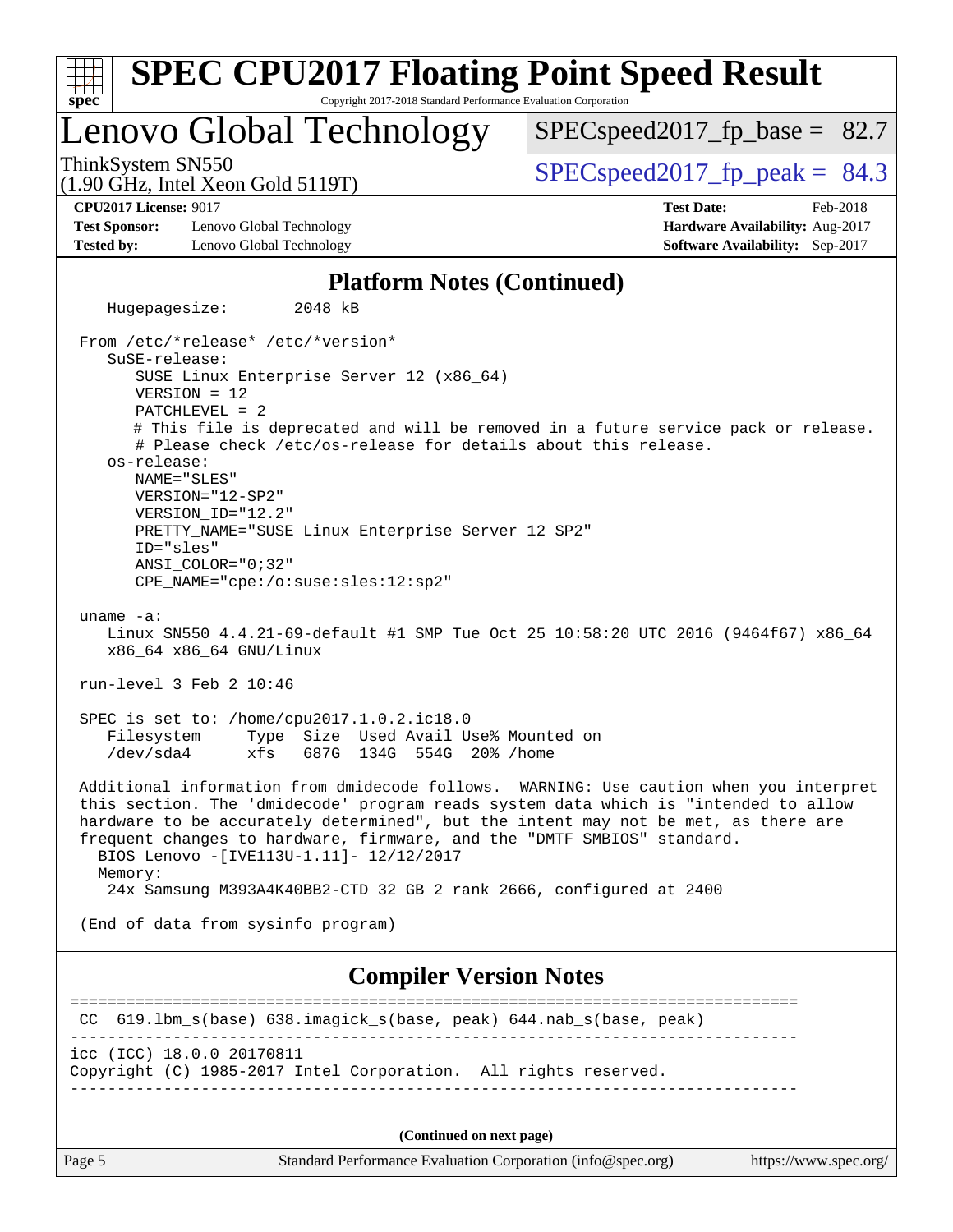

# **[SPEC CPU2017 Floating Point Speed Result](http://www.spec.org/auto/cpu2017/Docs/result-fields.html#SPECCPU2017FloatingPointSpeedResult)**

Copyright 2017-2018 Standard Performance Evaluation Corporation

# Lenovo Global Technology

[SPECspeed2017\\_fp\\_base =](http://www.spec.org/auto/cpu2017/Docs/result-fields.html#SPECspeed2017fpbase) 82.7

(1.90 GHz, Intel Xeon Gold 5119T)

ThinkSystem SN550<br>(1.90 GHz, Intel Xeon Gold 5119T) [SPECspeed2017\\_fp\\_peak =](http://www.spec.org/auto/cpu2017/Docs/result-fields.html#SPECspeed2017fppeak)  $84.3$ 

**[Tested by:](http://www.spec.org/auto/cpu2017/Docs/result-fields.html#Testedby)** Lenovo Global Technology **[Software Availability:](http://www.spec.org/auto/cpu2017/Docs/result-fields.html#SoftwareAvailability)** Sep-2017

**[CPU2017 License:](http://www.spec.org/auto/cpu2017/Docs/result-fields.html#CPU2017License)** 9017 **[Test Date:](http://www.spec.org/auto/cpu2017/Docs/result-fields.html#TestDate)** Feb-2018 **[Test Sponsor:](http://www.spec.org/auto/cpu2017/Docs/result-fields.html#TestSponsor)** Lenovo Global Technology **[Hardware Availability:](http://www.spec.org/auto/cpu2017/Docs/result-fields.html#HardwareAvailability)** Aug-2017

### **[Compiler Version Notes \(Continued\)](http://www.spec.org/auto/cpu2017/Docs/result-fields.html#CompilerVersionNotes)**

| $619.1$ bm_s(peak)<br>CC.                                                                                                                                           |  |  |  |  |  |  |
|---------------------------------------------------------------------------------------------------------------------------------------------------------------------|--|--|--|--|--|--|
| icc (ICC) 18.0.0 20170811<br>Copyright (C) 1985-2017 Intel Corporation. All rights reserved.                                                                        |  |  |  |  |  |  |
| FC 607.cactuBSSN_s(base)                                                                                                                                            |  |  |  |  |  |  |
| icpc (ICC) 18.0.0 20170811<br>Copyright (C) 1985-2017 Intel Corporation. All rights reserved.<br>icc (ICC) 18.0.0 20170811                                          |  |  |  |  |  |  |
| Copyright (C) 1985-2017 Intel Corporation. All rights reserved.<br>ifort (IFORT) 18.0.0 20170811<br>Copyright (C) 1985-2017 Intel Corporation. All rights reserved. |  |  |  |  |  |  |
|                                                                                                                                                                     |  |  |  |  |  |  |
| 607.cactuBSSN_s(peak)<br>FC                                                                                                                                         |  |  |  |  |  |  |
| icpc (ICC) 18.0.0 20170811<br>Copyright (C) 1985-2017 Intel Corporation. All rights reserved.<br>icc (ICC) 18.0.0 20170811                                          |  |  |  |  |  |  |
| Copyright (C) 1985-2017 Intel Corporation. All rights reserved.<br>ifort (IFORT) 18.0.0 20170811<br>Copyright (C) 1985-2017 Intel Corporation. All rights reserved. |  |  |  |  |  |  |
| $FC 603.bwaves_s(base) 649.fotonik3d_s(base) 654.roms_s(base)$                                                                                                      |  |  |  |  |  |  |
| ifort (IFORT) 18.0.0 20170811<br>Copyright (C) 1985-2017 Intel Corporation. All rights reserved.                                                                    |  |  |  |  |  |  |
| 603.bwaves_s(peak) 649.fotonik3d_s(peak) 654.roms_s(peak)                                                                                                           |  |  |  |  |  |  |
| FC<br>ifort (IFORT) 18.0.0 20170811<br>Copyright (C) 1985-2017 Intel Corporation. All rights reserved.                                                              |  |  |  |  |  |  |
| $621.wrf_s(base)$ $627.cam4_s(base, peak)$ $628.pop2_s(base)$<br>CC.                                                                                                |  |  |  |  |  |  |
| (Continued on next page)                                                                                                                                            |  |  |  |  |  |  |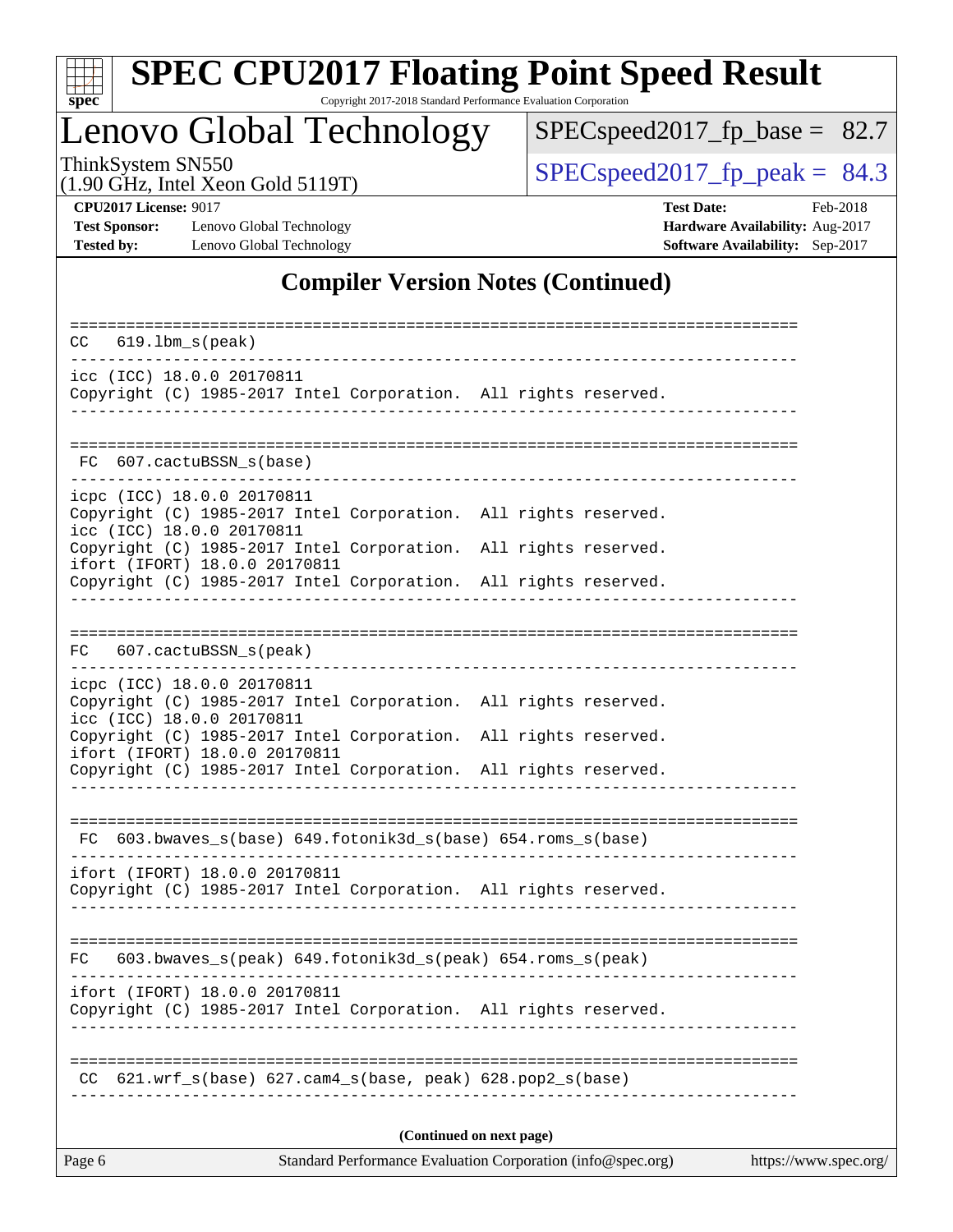| c<br>е |  |  |  |  |  |
|--------|--|--|--|--|--|

Lenovo Global Technology

 $SPECspeed2017_fp\_base = 82.7$ 

(1.90 GHz, Intel Xeon Gold 5119T)

ThinkSystem SN550<br>(1.90 GHz, Intel Year Gold 5119T)  $\begin{array}{r} | \text{SPECspeed2017\_fp\_peak} = 84.3 \end{array}$ 

**[Test Sponsor:](http://www.spec.org/auto/cpu2017/Docs/result-fields.html#TestSponsor)** Lenovo Global Technology **[Hardware Availability:](http://www.spec.org/auto/cpu2017/Docs/result-fields.html#HardwareAvailability)** Aug-2017 **[Tested by:](http://www.spec.org/auto/cpu2017/Docs/result-fields.html#Testedby)** Lenovo Global Technology **[Software Availability:](http://www.spec.org/auto/cpu2017/Docs/result-fields.html#SoftwareAvailability)** Sep-2017

**[CPU2017 License:](http://www.spec.org/auto/cpu2017/Docs/result-fields.html#CPU2017License)** 9017 **[Test Date:](http://www.spec.org/auto/cpu2017/Docs/result-fields.html#TestDate)** Feb-2018

### **[Compiler Version Notes \(Continued\)](http://www.spec.org/auto/cpu2017/Docs/result-fields.html#CompilerVersionNotes)**

| ifort (IFORT) 18.0.0 20170811<br>Copyright (C) 1985-2017 Intel Corporation. All rights reserved.<br>icc (ICC) 18.0.0 20170811 |  |
|-------------------------------------------------------------------------------------------------------------------------------|--|
| Copyright (C) 1985-2017 Intel Corporation. All rights reserved.                                                               |  |
|                                                                                                                               |  |
| $CC$ 621.wrf $s(\text{peak})$ 628.pop2 $s(\text{peak})$                                                                       |  |
| ifort (IFORT) 18.0.0 20170811                                                                                                 |  |
| Copyright (C) 1985-2017 Intel Corporation. All rights reserved.<br>icc (ICC) 18.0.0 20170811                                  |  |
| Copyright (C) 1985-2017 Intel Corporation. All rights reserved.                                                               |  |
|                                                                                                                               |  |

### **[Base Compiler Invocation](http://www.spec.org/auto/cpu2017/Docs/result-fields.html#BaseCompilerInvocation)**

[C benchmarks](http://www.spec.org/auto/cpu2017/Docs/result-fields.html#Cbenchmarks): [icc](http://www.spec.org/cpu2017/results/res2018q1/cpu2017-20180206-03396.flags.html#user_CCbase_intel_icc_18.0_66fc1ee009f7361af1fbd72ca7dcefbb700085f36577c54f309893dd4ec40d12360134090235512931783d35fd58c0460139e722d5067c5574d8eaf2b3e37e92)

[Fortran benchmarks](http://www.spec.org/auto/cpu2017/Docs/result-fields.html#Fortranbenchmarks): [ifort](http://www.spec.org/cpu2017/results/res2018q1/cpu2017-20180206-03396.flags.html#user_FCbase_intel_ifort_18.0_8111460550e3ca792625aed983ce982f94888b8b503583aa7ba2b8303487b4d8a21a13e7191a45c5fd58ff318f48f9492884d4413fa793fd88dd292cad7027ca)

[Benchmarks using both Fortran and C](http://www.spec.org/auto/cpu2017/Docs/result-fields.html#BenchmarksusingbothFortranandC): [ifort](http://www.spec.org/cpu2017/results/res2018q1/cpu2017-20180206-03396.flags.html#user_CC_FCbase_intel_ifort_18.0_8111460550e3ca792625aed983ce982f94888b8b503583aa7ba2b8303487b4d8a21a13e7191a45c5fd58ff318f48f9492884d4413fa793fd88dd292cad7027ca) [icc](http://www.spec.org/cpu2017/results/res2018q1/cpu2017-20180206-03396.flags.html#user_CC_FCbase_intel_icc_18.0_66fc1ee009f7361af1fbd72ca7dcefbb700085f36577c54f309893dd4ec40d12360134090235512931783d35fd58c0460139e722d5067c5574d8eaf2b3e37e92)

[Benchmarks using Fortran, C, and C++:](http://www.spec.org/auto/cpu2017/Docs/result-fields.html#BenchmarksusingFortranCandCXX) [icpc](http://www.spec.org/cpu2017/results/res2018q1/cpu2017-20180206-03396.flags.html#user_CC_CXX_FCbase_intel_icpc_18.0_c510b6838c7f56d33e37e94d029a35b4a7bccf4766a728ee175e80a419847e808290a9b78be685c44ab727ea267ec2f070ec5dc83b407c0218cded6866a35d07) [icc](http://www.spec.org/cpu2017/results/res2018q1/cpu2017-20180206-03396.flags.html#user_CC_CXX_FCbase_intel_icc_18.0_66fc1ee009f7361af1fbd72ca7dcefbb700085f36577c54f309893dd4ec40d12360134090235512931783d35fd58c0460139e722d5067c5574d8eaf2b3e37e92) [ifort](http://www.spec.org/cpu2017/results/res2018q1/cpu2017-20180206-03396.flags.html#user_CC_CXX_FCbase_intel_ifort_18.0_8111460550e3ca792625aed983ce982f94888b8b503583aa7ba2b8303487b4d8a21a13e7191a45c5fd58ff318f48f9492884d4413fa793fd88dd292cad7027ca)

### **[Base Portability Flags](http://www.spec.org/auto/cpu2017/Docs/result-fields.html#BasePortabilityFlags)**

 603.bwaves\_s: [-DSPEC\\_LP64](http://www.spec.org/cpu2017/results/res2018q1/cpu2017-20180206-03396.flags.html#suite_basePORTABILITY603_bwaves_s_DSPEC_LP64) 607.cactuBSSN\_s: [-DSPEC\\_LP64](http://www.spec.org/cpu2017/results/res2018q1/cpu2017-20180206-03396.flags.html#suite_basePORTABILITY607_cactuBSSN_s_DSPEC_LP64) 619.lbm\_s: [-DSPEC\\_LP64](http://www.spec.org/cpu2017/results/res2018q1/cpu2017-20180206-03396.flags.html#suite_basePORTABILITY619_lbm_s_DSPEC_LP64) 621.wrf\_s: [-DSPEC\\_LP64](http://www.spec.org/cpu2017/results/res2018q1/cpu2017-20180206-03396.flags.html#suite_basePORTABILITY621_wrf_s_DSPEC_LP64) [-DSPEC\\_CASE\\_FLAG](http://www.spec.org/cpu2017/results/res2018q1/cpu2017-20180206-03396.flags.html#b621.wrf_s_baseCPORTABILITY_DSPEC_CASE_FLAG) [-convert big\\_endian](http://www.spec.org/cpu2017/results/res2018q1/cpu2017-20180206-03396.flags.html#user_baseFPORTABILITY621_wrf_s_convert_big_endian_c3194028bc08c63ac5d04de18c48ce6d347e4e562e8892b8bdbdc0214820426deb8554edfa529a3fb25a586e65a3d812c835984020483e7e73212c4d31a38223) 627.cam4\_s: [-DSPEC\\_LP64](http://www.spec.org/cpu2017/results/res2018q1/cpu2017-20180206-03396.flags.html#suite_basePORTABILITY627_cam4_s_DSPEC_LP64) [-DSPEC\\_CASE\\_FLAG](http://www.spec.org/cpu2017/results/res2018q1/cpu2017-20180206-03396.flags.html#b627.cam4_s_baseCPORTABILITY_DSPEC_CASE_FLAG) 628.pop2\_s: [-DSPEC\\_LP64](http://www.spec.org/cpu2017/results/res2018q1/cpu2017-20180206-03396.flags.html#suite_basePORTABILITY628_pop2_s_DSPEC_LP64) [-DSPEC\\_CASE\\_FLAG](http://www.spec.org/cpu2017/results/res2018q1/cpu2017-20180206-03396.flags.html#b628.pop2_s_baseCPORTABILITY_DSPEC_CASE_FLAG) [-convert big\\_endian](http://www.spec.org/cpu2017/results/res2018q1/cpu2017-20180206-03396.flags.html#user_baseFPORTABILITY628_pop2_s_convert_big_endian_c3194028bc08c63ac5d04de18c48ce6d347e4e562e8892b8bdbdc0214820426deb8554edfa529a3fb25a586e65a3d812c835984020483e7e73212c4d31a38223) [-assume byterecl](http://www.spec.org/cpu2017/results/res2018q1/cpu2017-20180206-03396.flags.html#user_baseFPORTABILITY628_pop2_s_assume_byterecl_7e47d18b9513cf18525430bbf0f2177aa9bf368bc7a059c09b2c06a34b53bd3447c950d3f8d6c70e3faf3a05c8557d66a5798b567902e8849adc142926523472) 638.imagick\_s: [-DSPEC\\_LP64](http://www.spec.org/cpu2017/results/res2018q1/cpu2017-20180206-03396.flags.html#suite_basePORTABILITY638_imagick_s_DSPEC_LP64) 644.nab\_s: [-DSPEC\\_LP64](http://www.spec.org/cpu2017/results/res2018q1/cpu2017-20180206-03396.flags.html#suite_basePORTABILITY644_nab_s_DSPEC_LP64) 649.fotonik3d\_s: [-DSPEC\\_LP64](http://www.spec.org/cpu2017/results/res2018q1/cpu2017-20180206-03396.flags.html#suite_basePORTABILITY649_fotonik3d_s_DSPEC_LP64) 654.roms\_s: [-DSPEC\\_LP64](http://www.spec.org/cpu2017/results/res2018q1/cpu2017-20180206-03396.flags.html#suite_basePORTABILITY654_roms_s_DSPEC_LP64)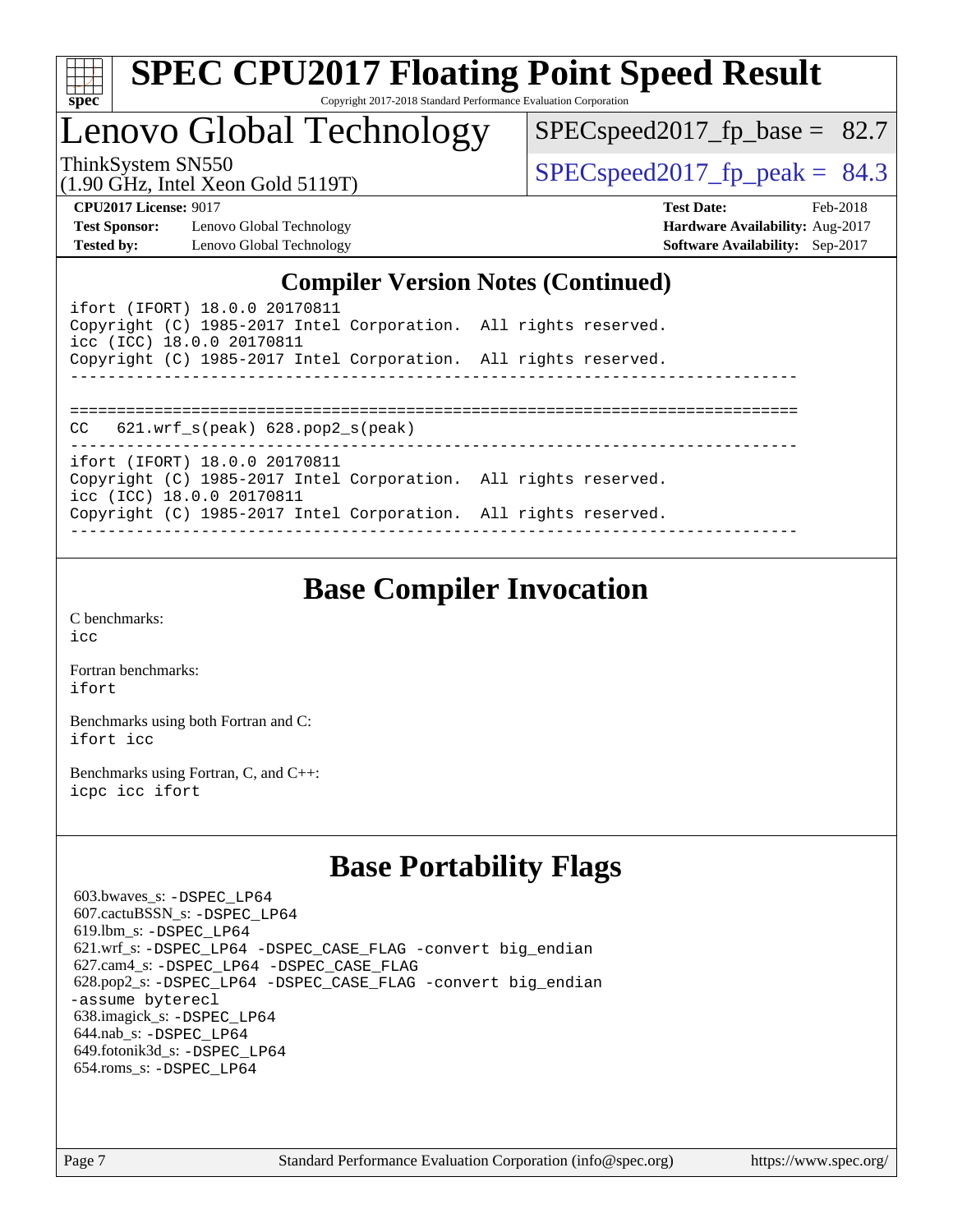

# Lenovo Global Technology

 $SPECspeed2017<sub>fp</sub> base = 82.7$ 

(1.90 GHz, Intel Xeon Gold 5119T)

ThinkSystem SN550<br>(1.00 CHz, Intel Year Cold 5110T)  $\begin{array}{r} | \text{SPECspeed2017\_fp\_peak} = 84.3 \end{array}$ 

**[Test Sponsor:](http://www.spec.org/auto/cpu2017/Docs/result-fields.html#TestSponsor)** Lenovo Global Technology **[Hardware Availability:](http://www.spec.org/auto/cpu2017/Docs/result-fields.html#HardwareAvailability)** Aug-2017 **[Tested by:](http://www.spec.org/auto/cpu2017/Docs/result-fields.html#Testedby)** Lenovo Global Technology **[Software Availability:](http://www.spec.org/auto/cpu2017/Docs/result-fields.html#SoftwareAvailability)** Sep-2017

**[CPU2017 License:](http://www.spec.org/auto/cpu2017/Docs/result-fields.html#CPU2017License)** 9017 **[Test Date:](http://www.spec.org/auto/cpu2017/Docs/result-fields.html#TestDate)** Feb-2018

### **[Base Optimization Flags](http://www.spec.org/auto/cpu2017/Docs/result-fields.html#BaseOptimizationFlags)**

[C benchmarks:](http://www.spec.org/auto/cpu2017/Docs/result-fields.html#Cbenchmarks)

[-xCORE-AVX2](http://www.spec.org/cpu2017/results/res2018q1/cpu2017-20180206-03396.flags.html#user_CCbase_f-xCORE-AVX2) [-ipo](http://www.spec.org/cpu2017/results/res2018q1/cpu2017-20180206-03396.flags.html#user_CCbase_f-ipo) [-O3](http://www.spec.org/cpu2017/results/res2018q1/cpu2017-20180206-03396.flags.html#user_CCbase_f-O3) [-no-prec-div](http://www.spec.org/cpu2017/results/res2018q1/cpu2017-20180206-03396.flags.html#user_CCbase_f-no-prec-div) [-qopt-prefetch](http://www.spec.org/cpu2017/results/res2018q1/cpu2017-20180206-03396.flags.html#user_CCbase_f-qopt-prefetch) [-ffinite-math-only](http://www.spec.org/cpu2017/results/res2018q1/cpu2017-20180206-03396.flags.html#user_CCbase_f_finite_math_only_cb91587bd2077682c4b38af759c288ed7c732db004271a9512da14a4f8007909a5f1427ecbf1a0fb78ff2a814402c6114ac565ca162485bbcae155b5e4258871) [-qopt-mem-layout-trans=3](http://www.spec.org/cpu2017/results/res2018q1/cpu2017-20180206-03396.flags.html#user_CCbase_f-qopt-mem-layout-trans_de80db37974c74b1f0e20d883f0b675c88c3b01e9d123adea9b28688d64333345fb62bc4a798493513fdb68f60282f9a726aa07f478b2f7113531aecce732043) [-qopenmp](http://www.spec.org/cpu2017/results/res2018q1/cpu2017-20180206-03396.flags.html#user_CCbase_qopenmp_16be0c44f24f464004c6784a7acb94aca937f053568ce72f94b139a11c7c168634a55f6653758ddd83bcf7b8463e8028bb0b48b77bcddc6b78d5d95bb1df2967) [-DSPEC\\_OPENMP](http://www.spec.org/cpu2017/results/res2018q1/cpu2017-20180206-03396.flags.html#suite_CCbase_DSPEC_OPENMP)

[Fortran benchmarks:](http://www.spec.org/auto/cpu2017/Docs/result-fields.html#Fortranbenchmarks)

[-DSPEC\\_OPENMP](http://www.spec.org/cpu2017/results/res2018q1/cpu2017-20180206-03396.flags.html#suite_FCbase_DSPEC_OPENMP) [-xCORE-AVX2](http://www.spec.org/cpu2017/results/res2018q1/cpu2017-20180206-03396.flags.html#user_FCbase_f-xCORE-AVX2) [-ipo](http://www.spec.org/cpu2017/results/res2018q1/cpu2017-20180206-03396.flags.html#user_FCbase_f-ipo) [-O3](http://www.spec.org/cpu2017/results/res2018q1/cpu2017-20180206-03396.flags.html#user_FCbase_f-O3) [-no-prec-div](http://www.spec.org/cpu2017/results/res2018q1/cpu2017-20180206-03396.flags.html#user_FCbase_f-no-prec-div) [-qopt-prefetch](http://www.spec.org/cpu2017/results/res2018q1/cpu2017-20180206-03396.flags.html#user_FCbase_f-qopt-prefetch) [-ffinite-math-only](http://www.spec.org/cpu2017/results/res2018q1/cpu2017-20180206-03396.flags.html#user_FCbase_f_finite_math_only_cb91587bd2077682c4b38af759c288ed7c732db004271a9512da14a4f8007909a5f1427ecbf1a0fb78ff2a814402c6114ac565ca162485bbcae155b5e4258871) [-qopt-mem-layout-trans=3](http://www.spec.org/cpu2017/results/res2018q1/cpu2017-20180206-03396.flags.html#user_FCbase_f-qopt-mem-layout-trans_de80db37974c74b1f0e20d883f0b675c88c3b01e9d123adea9b28688d64333345fb62bc4a798493513fdb68f60282f9a726aa07f478b2f7113531aecce732043) [-qopenmp](http://www.spec.org/cpu2017/results/res2018q1/cpu2017-20180206-03396.flags.html#user_FCbase_qopenmp_16be0c44f24f464004c6784a7acb94aca937f053568ce72f94b139a11c7c168634a55f6653758ddd83bcf7b8463e8028bb0b48b77bcddc6b78d5d95bb1df2967) [-nostandard-realloc-lhs](http://www.spec.org/cpu2017/results/res2018q1/cpu2017-20180206-03396.flags.html#user_FCbase_f_2003_std_realloc_82b4557e90729c0f113870c07e44d33d6f5a304b4f63d4c15d2d0f1fab99f5daaed73bdb9275d9ae411527f28b936061aa8b9c8f2d63842963b95c9dd6426b8a) [-align array32byte](http://www.spec.org/cpu2017/results/res2018q1/cpu2017-20180206-03396.flags.html#user_FCbase_align_array32byte_b982fe038af199962ba9a80c053b8342c548c85b40b8e86eb3cc33dee0d7986a4af373ac2d51c3f7cf710a18d62fdce2948f201cd044323541f22fc0fffc51b6)

[Benchmarks using both Fortran and C:](http://www.spec.org/auto/cpu2017/Docs/result-fields.html#BenchmarksusingbothFortranandC)

[-xCORE-AVX2](http://www.spec.org/cpu2017/results/res2018q1/cpu2017-20180206-03396.flags.html#user_CC_FCbase_f-xCORE-AVX2) [-ipo](http://www.spec.org/cpu2017/results/res2018q1/cpu2017-20180206-03396.flags.html#user_CC_FCbase_f-ipo) [-O3](http://www.spec.org/cpu2017/results/res2018q1/cpu2017-20180206-03396.flags.html#user_CC_FCbase_f-O3) [-no-prec-div](http://www.spec.org/cpu2017/results/res2018q1/cpu2017-20180206-03396.flags.html#user_CC_FCbase_f-no-prec-div) [-qopt-prefetch](http://www.spec.org/cpu2017/results/res2018q1/cpu2017-20180206-03396.flags.html#user_CC_FCbase_f-qopt-prefetch) [-ffinite-math-only](http://www.spec.org/cpu2017/results/res2018q1/cpu2017-20180206-03396.flags.html#user_CC_FCbase_f_finite_math_only_cb91587bd2077682c4b38af759c288ed7c732db004271a9512da14a4f8007909a5f1427ecbf1a0fb78ff2a814402c6114ac565ca162485bbcae155b5e4258871) [-qopt-mem-layout-trans=3](http://www.spec.org/cpu2017/results/res2018q1/cpu2017-20180206-03396.flags.html#user_CC_FCbase_f-qopt-mem-layout-trans_de80db37974c74b1f0e20d883f0b675c88c3b01e9d123adea9b28688d64333345fb62bc4a798493513fdb68f60282f9a726aa07f478b2f7113531aecce732043) [-qopenmp](http://www.spec.org/cpu2017/results/res2018q1/cpu2017-20180206-03396.flags.html#user_CC_FCbase_qopenmp_16be0c44f24f464004c6784a7acb94aca937f053568ce72f94b139a11c7c168634a55f6653758ddd83bcf7b8463e8028bb0b48b77bcddc6b78d5d95bb1df2967) [-DSPEC\\_OPENMP](http://www.spec.org/cpu2017/results/res2018q1/cpu2017-20180206-03396.flags.html#suite_CC_FCbase_DSPEC_OPENMP) [-nostandard-realloc-lhs](http://www.spec.org/cpu2017/results/res2018q1/cpu2017-20180206-03396.flags.html#user_CC_FCbase_f_2003_std_realloc_82b4557e90729c0f113870c07e44d33d6f5a304b4f63d4c15d2d0f1fab99f5daaed73bdb9275d9ae411527f28b936061aa8b9c8f2d63842963b95c9dd6426b8a) [-align array32byte](http://www.spec.org/cpu2017/results/res2018q1/cpu2017-20180206-03396.flags.html#user_CC_FCbase_align_array32byte_b982fe038af199962ba9a80c053b8342c548c85b40b8e86eb3cc33dee0d7986a4af373ac2d51c3f7cf710a18d62fdce2948f201cd044323541f22fc0fffc51b6)

[Benchmarks using Fortran, C, and C++:](http://www.spec.org/auto/cpu2017/Docs/result-fields.html#BenchmarksusingFortranCandCXX) [-xCORE-AVX2](http://www.spec.org/cpu2017/results/res2018q1/cpu2017-20180206-03396.flags.html#user_CC_CXX_FCbase_f-xCORE-AVX2) [-ipo](http://www.spec.org/cpu2017/results/res2018q1/cpu2017-20180206-03396.flags.html#user_CC_CXX_FCbase_f-ipo) [-O3](http://www.spec.org/cpu2017/results/res2018q1/cpu2017-20180206-03396.flags.html#user_CC_CXX_FCbase_f-O3) [-no-prec-div](http://www.spec.org/cpu2017/results/res2018q1/cpu2017-20180206-03396.flags.html#user_CC_CXX_FCbase_f-no-prec-div) [-qopt-prefetch](http://www.spec.org/cpu2017/results/res2018q1/cpu2017-20180206-03396.flags.html#user_CC_CXX_FCbase_f-qopt-prefetch) [-ffinite-math-only](http://www.spec.org/cpu2017/results/res2018q1/cpu2017-20180206-03396.flags.html#user_CC_CXX_FCbase_f_finite_math_only_cb91587bd2077682c4b38af759c288ed7c732db004271a9512da14a4f8007909a5f1427ecbf1a0fb78ff2a814402c6114ac565ca162485bbcae155b5e4258871) [-qopt-mem-layout-trans=3](http://www.spec.org/cpu2017/results/res2018q1/cpu2017-20180206-03396.flags.html#user_CC_CXX_FCbase_f-qopt-mem-layout-trans_de80db37974c74b1f0e20d883f0b675c88c3b01e9d123adea9b28688d64333345fb62bc4a798493513fdb68f60282f9a726aa07f478b2f7113531aecce732043) [-qopenmp](http://www.spec.org/cpu2017/results/res2018q1/cpu2017-20180206-03396.flags.html#user_CC_CXX_FCbase_qopenmp_16be0c44f24f464004c6784a7acb94aca937f053568ce72f94b139a11c7c168634a55f6653758ddd83bcf7b8463e8028bb0b48b77bcddc6b78d5d95bb1df2967) [-DSPEC\\_OPENMP](http://www.spec.org/cpu2017/results/res2018q1/cpu2017-20180206-03396.flags.html#suite_CC_CXX_FCbase_DSPEC_OPENMP) [-nostandard-realloc-lhs](http://www.spec.org/cpu2017/results/res2018q1/cpu2017-20180206-03396.flags.html#user_CC_CXX_FCbase_f_2003_std_realloc_82b4557e90729c0f113870c07e44d33d6f5a304b4f63d4c15d2d0f1fab99f5daaed73bdb9275d9ae411527f28b936061aa8b9c8f2d63842963b95c9dd6426b8a) [-align array32byte](http://www.spec.org/cpu2017/results/res2018q1/cpu2017-20180206-03396.flags.html#user_CC_CXX_FCbase_align_array32byte_b982fe038af199962ba9a80c053b8342c548c85b40b8e86eb3cc33dee0d7986a4af373ac2d51c3f7cf710a18d62fdce2948f201cd044323541f22fc0fffc51b6)

### **[Base Other Flags](http://www.spec.org/auto/cpu2017/Docs/result-fields.html#BaseOtherFlags)**

[C benchmarks](http://www.spec.org/auto/cpu2017/Docs/result-fields.html#Cbenchmarks):  $-m64 - std= c11$  $-m64 - std= c11$ 

[Fortran benchmarks](http://www.spec.org/auto/cpu2017/Docs/result-fields.html#Fortranbenchmarks): [-m64](http://www.spec.org/cpu2017/results/res2018q1/cpu2017-20180206-03396.flags.html#user_FCbase_intel_intel64_18.0_af43caccfc8ded86e7699f2159af6efc7655f51387b94da716254467f3c01020a5059329e2569e4053f409e7c9202a7efc638f7a6d1ffb3f52dea4a3e31d82ab)

[Benchmarks using both Fortran and C](http://www.spec.org/auto/cpu2017/Docs/result-fields.html#BenchmarksusingbothFortranandC):  $-m64$   $-std=cl1$ 

[Benchmarks using Fortran, C, and C++:](http://www.spec.org/auto/cpu2017/Docs/result-fields.html#BenchmarksusingFortranCandCXX)  $-m64 - std= c11$  $-m64 - std= c11$ 

### **[Peak Compiler Invocation](http://www.spec.org/auto/cpu2017/Docs/result-fields.html#PeakCompilerInvocation)**

[C benchmarks](http://www.spec.org/auto/cpu2017/Docs/result-fields.html#Cbenchmarks): [icc](http://www.spec.org/cpu2017/results/res2018q1/cpu2017-20180206-03396.flags.html#user_CCpeak_intel_icc_18.0_66fc1ee009f7361af1fbd72ca7dcefbb700085f36577c54f309893dd4ec40d12360134090235512931783d35fd58c0460139e722d5067c5574d8eaf2b3e37e92)

[Fortran benchmarks](http://www.spec.org/auto/cpu2017/Docs/result-fields.html#Fortranbenchmarks): [ifort](http://www.spec.org/cpu2017/results/res2018q1/cpu2017-20180206-03396.flags.html#user_FCpeak_intel_ifort_18.0_8111460550e3ca792625aed983ce982f94888b8b503583aa7ba2b8303487b4d8a21a13e7191a45c5fd58ff318f48f9492884d4413fa793fd88dd292cad7027ca)

**(Continued on next page)**

Page 8 Standard Performance Evaluation Corporation [\(info@spec.org\)](mailto:info@spec.org) <https://www.spec.org/>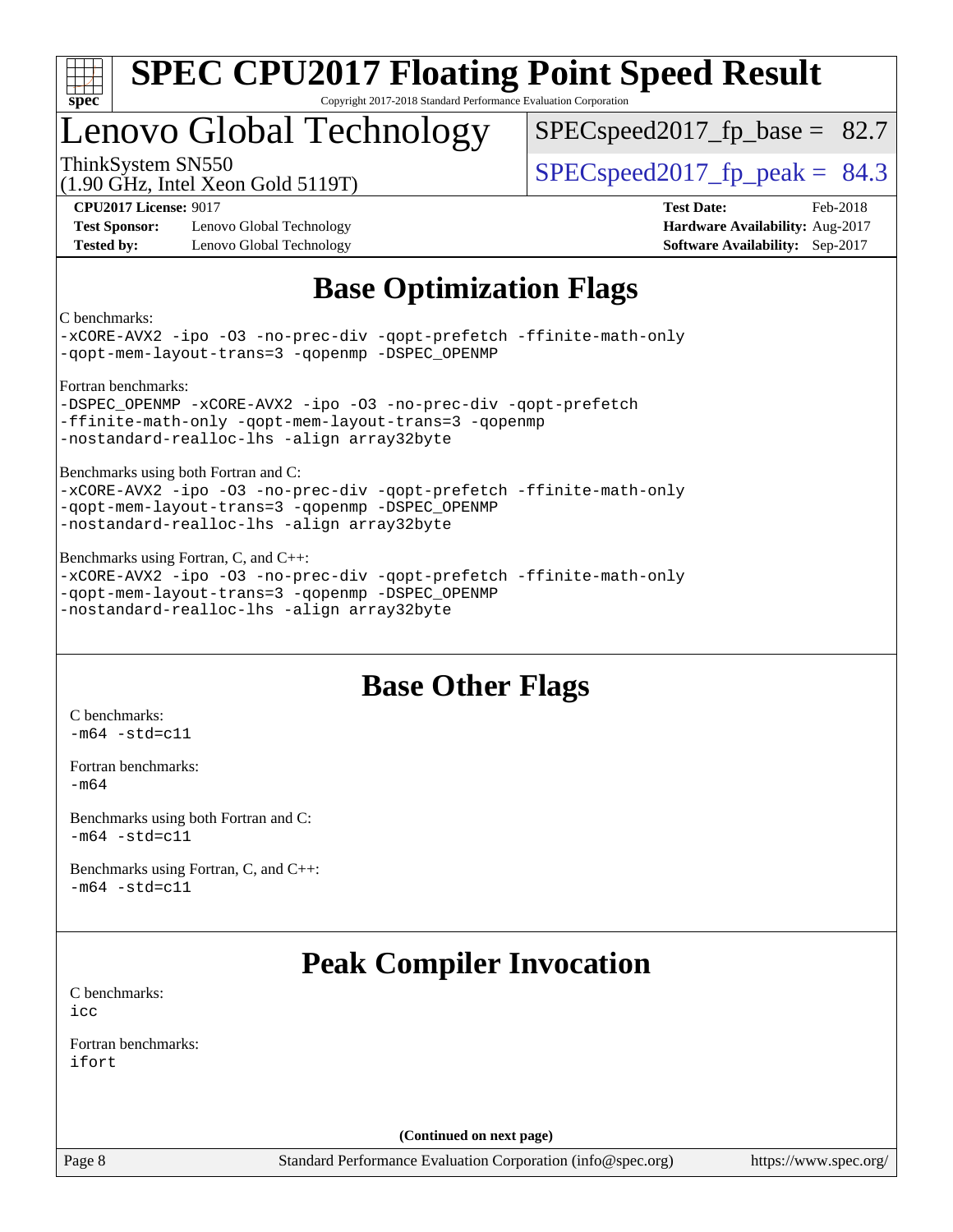

# Lenovo Global Technology

 $SPECspeed2017<sub>fp</sub> base = 82.7$ 

ThinkSystem SN550<br>(1.00 CHz, Intel Year Gold 5110T)  $\begin{array}{r} | \text{SPECspeed2017\_fp\_peak} = 84.3 \end{array}$ 

(1.90 GHz, Intel Xeon Gold 5119T)

**[Test Sponsor:](http://www.spec.org/auto/cpu2017/Docs/result-fields.html#TestSponsor)** Lenovo Global Technology **[Hardware Availability:](http://www.spec.org/auto/cpu2017/Docs/result-fields.html#HardwareAvailability)** Aug-2017 **[Tested by:](http://www.spec.org/auto/cpu2017/Docs/result-fields.html#Testedby)** Lenovo Global Technology **[Software Availability:](http://www.spec.org/auto/cpu2017/Docs/result-fields.html#SoftwareAvailability)** Sep-2017

**[CPU2017 License:](http://www.spec.org/auto/cpu2017/Docs/result-fields.html#CPU2017License)** 9017 **[Test Date:](http://www.spec.org/auto/cpu2017/Docs/result-fields.html#TestDate)** Feb-2018

## **[Peak Compiler Invocation \(Continued\)](http://www.spec.org/auto/cpu2017/Docs/result-fields.html#PeakCompilerInvocation)**

[Benchmarks using both Fortran and C](http://www.spec.org/auto/cpu2017/Docs/result-fields.html#BenchmarksusingbothFortranandC): [ifort](http://www.spec.org/cpu2017/results/res2018q1/cpu2017-20180206-03396.flags.html#user_CC_FCpeak_intel_ifort_18.0_8111460550e3ca792625aed983ce982f94888b8b503583aa7ba2b8303487b4d8a21a13e7191a45c5fd58ff318f48f9492884d4413fa793fd88dd292cad7027ca) [icc](http://www.spec.org/cpu2017/results/res2018q1/cpu2017-20180206-03396.flags.html#user_CC_FCpeak_intel_icc_18.0_66fc1ee009f7361af1fbd72ca7dcefbb700085f36577c54f309893dd4ec40d12360134090235512931783d35fd58c0460139e722d5067c5574d8eaf2b3e37e92)

[Benchmarks using Fortran, C, and C++:](http://www.spec.org/auto/cpu2017/Docs/result-fields.html#BenchmarksusingFortranCandCXX) [icpc](http://www.spec.org/cpu2017/results/res2018q1/cpu2017-20180206-03396.flags.html#user_CC_CXX_FCpeak_intel_icpc_18.0_c510b6838c7f56d33e37e94d029a35b4a7bccf4766a728ee175e80a419847e808290a9b78be685c44ab727ea267ec2f070ec5dc83b407c0218cded6866a35d07) [icc](http://www.spec.org/cpu2017/results/res2018q1/cpu2017-20180206-03396.flags.html#user_CC_CXX_FCpeak_intel_icc_18.0_66fc1ee009f7361af1fbd72ca7dcefbb700085f36577c54f309893dd4ec40d12360134090235512931783d35fd58c0460139e722d5067c5574d8eaf2b3e37e92) [ifort](http://www.spec.org/cpu2017/results/res2018q1/cpu2017-20180206-03396.flags.html#user_CC_CXX_FCpeak_intel_ifort_18.0_8111460550e3ca792625aed983ce982f94888b8b503583aa7ba2b8303487b4d8a21a13e7191a45c5fd58ff318f48f9492884d4413fa793fd88dd292cad7027ca)

**[Peak Portability Flags](http://www.spec.org/auto/cpu2017/Docs/result-fields.html#PeakPortabilityFlags)**

Same as Base Portability Flags

**[Peak Optimization Flags](http://www.spec.org/auto/cpu2017/Docs/result-fields.html#PeakOptimizationFlags)**

[C benchmarks](http://www.spec.org/auto/cpu2017/Docs/result-fields.html#Cbenchmarks):

 619.lbm\_s: [-prof-gen](http://www.spec.org/cpu2017/results/res2018q1/cpu2017-20180206-03396.flags.html#user_peakPASS1_CFLAGSPASS1_LDFLAGS619_lbm_s_prof_gen_5aa4926d6013ddb2a31985c654b3eb18169fc0c6952a63635c234f711e6e63dd76e94ad52365559451ec499a2cdb89e4dc58ba4c67ef54ca681ffbe1461d6b36)(pass 1) [-prof-use](http://www.spec.org/cpu2017/results/res2018q1/cpu2017-20180206-03396.flags.html#user_peakPASS2_CFLAGSPASS2_LDFLAGS619_lbm_s_prof_use_1a21ceae95f36a2b53c25747139a6c16ca95bd9def2a207b4f0849963b97e94f5260e30a0c64f4bb623698870e679ca08317ef8150905d41bd88c6f78df73f19)(pass 2) [-O2](http://www.spec.org/cpu2017/results/res2018q1/cpu2017-20180206-03396.flags.html#user_peakPASS1_COPTIMIZE619_lbm_s_f-O2) [-xCORE-AVX2](http://www.spec.org/cpu2017/results/res2018q1/cpu2017-20180206-03396.flags.html#user_peakPASS2_COPTIMIZE619_lbm_s_f-xCORE-AVX2) [-qopt-prefetch](http://www.spec.org/cpu2017/results/res2018q1/cpu2017-20180206-03396.flags.html#user_peakPASS1_COPTIMIZEPASS2_COPTIMIZE619_lbm_s_f-qopt-prefetch) [-ipo](http://www.spec.org/cpu2017/results/res2018q1/cpu2017-20180206-03396.flags.html#user_peakPASS2_COPTIMIZE619_lbm_s_f-ipo) [-O3](http://www.spec.org/cpu2017/results/res2018q1/cpu2017-20180206-03396.flags.html#user_peakPASS2_COPTIMIZE619_lbm_s_f-O3) [-ffinite-math-only](http://www.spec.org/cpu2017/results/res2018q1/cpu2017-20180206-03396.flags.html#user_peakPASS1_COPTIMIZEPASS2_COPTIMIZE619_lbm_s_f_finite_math_only_cb91587bd2077682c4b38af759c288ed7c732db004271a9512da14a4f8007909a5f1427ecbf1a0fb78ff2a814402c6114ac565ca162485bbcae155b5e4258871) [-no-prec-div](http://www.spec.org/cpu2017/results/res2018q1/cpu2017-20180206-03396.flags.html#user_peakPASS2_COPTIMIZE619_lbm_s_f-no-prec-div) [-qopt-mem-layout-trans=3](http://www.spec.org/cpu2017/results/res2018q1/cpu2017-20180206-03396.flags.html#user_peakPASS1_COPTIMIZEPASS2_COPTIMIZE619_lbm_s_f-qopt-mem-layout-trans_de80db37974c74b1f0e20d883f0b675c88c3b01e9d123adea9b28688d64333345fb62bc4a798493513fdb68f60282f9a726aa07f478b2f7113531aecce732043) [-DSPEC\\_SUPPRESS\\_OPENMP](http://www.spec.org/cpu2017/results/res2018q1/cpu2017-20180206-03396.flags.html#suite_peakPASS1_COPTIMIZE619_lbm_s_DSPEC_SUPPRESS_OPENMP) [-qopenmp](http://www.spec.org/cpu2017/results/res2018q1/cpu2017-20180206-03396.flags.html#user_peakPASS2_COPTIMIZE619_lbm_s_qopenmp_16be0c44f24f464004c6784a7acb94aca937f053568ce72f94b139a11c7c168634a55f6653758ddd83bcf7b8463e8028bb0b48b77bcddc6b78d5d95bb1df2967) [-DSPEC\\_OPENMP](http://www.spec.org/cpu2017/results/res2018q1/cpu2017-20180206-03396.flags.html#suite_peakPASS2_COPTIMIZE619_lbm_s_DSPEC_OPENMP) 638.imagick\_s: [-xCORE-AVX2](http://www.spec.org/cpu2017/results/res2018q1/cpu2017-20180206-03396.flags.html#user_peakCOPTIMIZE638_imagick_s_f-xCORE-AVX2) [-ipo](http://www.spec.org/cpu2017/results/res2018q1/cpu2017-20180206-03396.flags.html#user_peakCOPTIMIZE638_imagick_s_f-ipo) [-O3](http://www.spec.org/cpu2017/results/res2018q1/cpu2017-20180206-03396.flags.html#user_peakCOPTIMIZE638_imagick_s_f-O3) [-no-prec-div](http://www.spec.org/cpu2017/results/res2018q1/cpu2017-20180206-03396.flags.html#user_peakCOPTIMIZE638_imagick_s_f-no-prec-div) [-qopt-prefetch](http://www.spec.org/cpu2017/results/res2018q1/cpu2017-20180206-03396.flags.html#user_peakCOPTIMIZE638_imagick_s_f-qopt-prefetch) [-ffinite-math-only](http://www.spec.org/cpu2017/results/res2018q1/cpu2017-20180206-03396.flags.html#user_peakCOPTIMIZE638_imagick_s_f_finite_math_only_cb91587bd2077682c4b38af759c288ed7c732db004271a9512da14a4f8007909a5f1427ecbf1a0fb78ff2a814402c6114ac565ca162485bbcae155b5e4258871) [-qopt-mem-layout-trans=3](http://www.spec.org/cpu2017/results/res2018q1/cpu2017-20180206-03396.flags.html#user_peakCOPTIMIZE638_imagick_s_f-qopt-mem-layout-trans_de80db37974c74b1f0e20d883f0b675c88c3b01e9d123adea9b28688d64333345fb62bc4a798493513fdb68f60282f9a726aa07f478b2f7113531aecce732043) [-qopenmp](http://www.spec.org/cpu2017/results/res2018q1/cpu2017-20180206-03396.flags.html#user_peakCOPTIMIZE638_imagick_s_qopenmp_16be0c44f24f464004c6784a7acb94aca937f053568ce72f94b139a11c7c168634a55f6653758ddd83bcf7b8463e8028bb0b48b77bcddc6b78d5d95bb1df2967) [-DSPEC\\_OPENMP](http://www.spec.org/cpu2017/results/res2018q1/cpu2017-20180206-03396.flags.html#suite_peakCOPTIMIZE638_imagick_s_DSPEC_OPENMP) 644.nab\_s: Same as 638.imagick\_s [Fortran benchmarks](http://www.spec.org/auto/cpu2017/Docs/result-fields.html#Fortranbenchmarks): [-prof-gen](http://www.spec.org/cpu2017/results/res2018q1/cpu2017-20180206-03396.flags.html#user_FCpeak_prof_gen_5aa4926d6013ddb2a31985c654b3eb18169fc0c6952a63635c234f711e6e63dd76e94ad52365559451ec499a2cdb89e4dc58ba4c67ef54ca681ffbe1461d6b36)(pass 1) [-prof-use](http://www.spec.org/cpu2017/results/res2018q1/cpu2017-20180206-03396.flags.html#user_FCpeak_prof_use_1a21ceae95f36a2b53c25747139a6c16ca95bd9def2a207b4f0849963b97e94f5260e30a0c64f4bb623698870e679ca08317ef8150905d41bd88c6f78df73f19)(pass 2) [-DSPEC\\_SUPPRESS\\_OPENMP](http://www.spec.org/cpu2017/results/res2018q1/cpu2017-20180206-03396.flags.html#suite_FCpeak_DSPEC_SUPPRESS_OPENMP) [-DSPEC\\_OPENMP](http://www.spec.org/cpu2017/results/res2018q1/cpu2017-20180206-03396.flags.html#suite_FCpeak_DSPEC_OPENMP) [-O2](http://www.spec.org/cpu2017/results/res2018q1/cpu2017-20180206-03396.flags.html#user_FCpeak_f-O2) [-xCORE-AVX2](http://www.spec.org/cpu2017/results/res2018q1/cpu2017-20180206-03396.flags.html#user_FCpeak_f-xCORE-AVX2) [-qopt-prefetch](http://www.spec.org/cpu2017/results/res2018q1/cpu2017-20180206-03396.flags.html#user_FCpeak_f-qopt-prefetch) [-ipo](http://www.spec.org/cpu2017/results/res2018q1/cpu2017-20180206-03396.flags.html#user_FCpeak_f-ipo) [-O3](http://www.spec.org/cpu2017/results/res2018q1/cpu2017-20180206-03396.flags.html#user_FCpeak_f-O3) [-ffinite-math-only](http://www.spec.org/cpu2017/results/res2018q1/cpu2017-20180206-03396.flags.html#user_FCpeak_f_finite_math_only_cb91587bd2077682c4b38af759c288ed7c732db004271a9512da14a4f8007909a5f1427ecbf1a0fb78ff2a814402c6114ac565ca162485bbcae155b5e4258871) [-no-prec-div](http://www.spec.org/cpu2017/results/res2018q1/cpu2017-20180206-03396.flags.html#user_FCpeak_f-no-prec-div) [-qopt-mem-layout-trans=3](http://www.spec.org/cpu2017/results/res2018q1/cpu2017-20180206-03396.flags.html#user_FCpeak_f-qopt-mem-layout-trans_de80db37974c74b1f0e20d883f0b675c88c3b01e9d123adea9b28688d64333345fb62bc4a798493513fdb68f60282f9a726aa07f478b2f7113531aecce732043) [-qopenmp](http://www.spec.org/cpu2017/results/res2018q1/cpu2017-20180206-03396.flags.html#user_FCpeak_qopenmp_16be0c44f24f464004c6784a7acb94aca937f053568ce72f94b139a11c7c168634a55f6653758ddd83bcf7b8463e8028bb0b48b77bcddc6b78d5d95bb1df2967) [-nostandard-realloc-lhs](http://www.spec.org/cpu2017/results/res2018q1/cpu2017-20180206-03396.flags.html#user_FCpeak_f_2003_std_realloc_82b4557e90729c0f113870c07e44d33d6f5a304b4f63d4c15d2d0f1fab99f5daaed73bdb9275d9ae411527f28b936061aa8b9c8f2d63842963b95c9dd6426b8a) [-align array32byte](http://www.spec.org/cpu2017/results/res2018q1/cpu2017-20180206-03396.flags.html#user_FCpeak_align_array32byte_b982fe038af199962ba9a80c053b8342c548c85b40b8e86eb3cc33dee0d7986a4af373ac2d51c3f7cf710a18d62fdce2948f201cd044323541f22fc0fffc51b6) [Benchmarks using both Fortran and C](http://www.spec.org/auto/cpu2017/Docs/result-fields.html#BenchmarksusingbothFortranandC): 621.wrf\_s: [-prof-gen](http://www.spec.org/cpu2017/results/res2018q1/cpu2017-20180206-03396.flags.html#user_peakPASS1_CFLAGSPASS1_FFLAGSPASS1_LDFLAGS621_wrf_s_prof_gen_5aa4926d6013ddb2a31985c654b3eb18169fc0c6952a63635c234f711e6e63dd76e94ad52365559451ec499a2cdb89e4dc58ba4c67ef54ca681ffbe1461d6b36)(pass 1) [-prof-use](http://www.spec.org/cpu2017/results/res2018q1/cpu2017-20180206-03396.flags.html#user_peakPASS2_CFLAGSPASS2_FFLAGSPASS2_LDFLAGS621_wrf_s_prof_use_1a21ceae95f36a2b53c25747139a6c16ca95bd9def2a207b4f0849963b97e94f5260e30a0c64f4bb623698870e679ca08317ef8150905d41bd88c6f78df73f19)(pass 2) [-O2](http://www.spec.org/cpu2017/results/res2018q1/cpu2017-20180206-03396.flags.html#user_peakPASS1_COPTIMIZEPASS1_FOPTIMIZE621_wrf_s_f-O2) [-xCORE-AVX2](http://www.spec.org/cpu2017/results/res2018q1/cpu2017-20180206-03396.flags.html#user_peakPASS2_COPTIMIZEPASS2_FOPTIMIZE621_wrf_s_f-xCORE-AVX2) [-qopt-prefetch](http://www.spec.org/cpu2017/results/res2018q1/cpu2017-20180206-03396.flags.html#user_peakPASS1_COPTIMIZEPASS1_FOPTIMIZEPASS2_COPTIMIZEPASS2_FOPTIMIZE621_wrf_s_f-qopt-prefetch) [-ipo](http://www.spec.org/cpu2017/results/res2018q1/cpu2017-20180206-03396.flags.html#user_peakPASS2_COPTIMIZEPASS2_FOPTIMIZE621_wrf_s_f-ipo) [-O3](http://www.spec.org/cpu2017/results/res2018q1/cpu2017-20180206-03396.flags.html#user_peakPASS2_COPTIMIZEPASS2_FOPTIMIZE621_wrf_s_f-O3) [-ffinite-math-only](http://www.spec.org/cpu2017/results/res2018q1/cpu2017-20180206-03396.flags.html#user_peakPASS1_COPTIMIZEPASS1_FOPTIMIZEPASS2_COPTIMIZEPASS2_FOPTIMIZE621_wrf_s_f_finite_math_only_cb91587bd2077682c4b38af759c288ed7c732db004271a9512da14a4f8007909a5f1427ecbf1a0fb78ff2a814402c6114ac565ca162485bbcae155b5e4258871) [-no-prec-div](http://www.spec.org/cpu2017/results/res2018q1/cpu2017-20180206-03396.flags.html#user_peakPASS2_COPTIMIZEPASS2_FOPTIMIZE621_wrf_s_f-no-prec-div) [-qopt-mem-layout-trans=3](http://www.spec.org/cpu2017/results/res2018q1/cpu2017-20180206-03396.flags.html#user_peakPASS1_COPTIMIZEPASS1_FOPTIMIZEPASS2_COPTIMIZEPASS2_FOPTIMIZE621_wrf_s_f-qopt-mem-layout-trans_de80db37974c74b1f0e20d883f0b675c88c3b01e9d123adea9b28688d64333345fb62bc4a798493513fdb68f60282f9a726aa07f478b2f7113531aecce732043) [-DSPEC\\_SUPPRESS\\_OPENMP](http://www.spec.org/cpu2017/results/res2018q1/cpu2017-20180206-03396.flags.html#suite_peakPASS1_COPTIMIZEPASS1_FOPTIMIZE621_wrf_s_DSPEC_SUPPRESS_OPENMP) [-qopenmp](http://www.spec.org/cpu2017/results/res2018q1/cpu2017-20180206-03396.flags.html#user_peakPASS2_COPTIMIZEPASS2_FOPTIMIZE621_wrf_s_qopenmp_16be0c44f24f464004c6784a7acb94aca937f053568ce72f94b139a11c7c168634a55f6653758ddd83bcf7b8463e8028bb0b48b77bcddc6b78d5d95bb1df2967) [-DSPEC\\_OPENMP](http://www.spec.org/cpu2017/results/res2018q1/cpu2017-20180206-03396.flags.html#suite_peakPASS2_COPTIMIZEPASS2_FOPTIMIZE621_wrf_s_DSPEC_OPENMP) [-nostandard-realloc-lhs](http://www.spec.org/cpu2017/results/res2018q1/cpu2017-20180206-03396.flags.html#user_peakEXTRA_FOPTIMIZE621_wrf_s_f_2003_std_realloc_82b4557e90729c0f113870c07e44d33d6f5a304b4f63d4c15d2d0f1fab99f5daaed73bdb9275d9ae411527f28b936061aa8b9c8f2d63842963b95c9dd6426b8a) [-align array32byte](http://www.spec.org/cpu2017/results/res2018q1/cpu2017-20180206-03396.flags.html#user_peakEXTRA_FOPTIMIZE621_wrf_s_align_array32byte_b982fe038af199962ba9a80c053b8342c548c85b40b8e86eb3cc33dee0d7986a4af373ac2d51c3f7cf710a18d62fdce2948f201cd044323541f22fc0fffc51b6)

 627.cam4\_s: [-xCORE-AVX2](http://www.spec.org/cpu2017/results/res2018q1/cpu2017-20180206-03396.flags.html#user_peakCOPTIMIZEFOPTIMIZE627_cam4_s_f-xCORE-AVX2) [-ipo](http://www.spec.org/cpu2017/results/res2018q1/cpu2017-20180206-03396.flags.html#user_peakCOPTIMIZEFOPTIMIZE627_cam4_s_f-ipo) [-O3](http://www.spec.org/cpu2017/results/res2018q1/cpu2017-20180206-03396.flags.html#user_peakCOPTIMIZEFOPTIMIZE627_cam4_s_f-O3) [-no-prec-div](http://www.spec.org/cpu2017/results/res2018q1/cpu2017-20180206-03396.flags.html#user_peakCOPTIMIZEFOPTIMIZE627_cam4_s_f-no-prec-div) [-qopt-prefetch](http://www.spec.org/cpu2017/results/res2018q1/cpu2017-20180206-03396.flags.html#user_peakCOPTIMIZEFOPTIMIZE627_cam4_s_f-qopt-prefetch) [-ffinite-math-only](http://www.spec.org/cpu2017/results/res2018q1/cpu2017-20180206-03396.flags.html#user_peakCOPTIMIZEFOPTIMIZE627_cam4_s_f_finite_math_only_cb91587bd2077682c4b38af759c288ed7c732db004271a9512da14a4f8007909a5f1427ecbf1a0fb78ff2a814402c6114ac565ca162485bbcae155b5e4258871) [-qopt-mem-layout-trans=3](http://www.spec.org/cpu2017/results/res2018q1/cpu2017-20180206-03396.flags.html#user_peakCOPTIMIZEFOPTIMIZE627_cam4_s_f-qopt-mem-layout-trans_de80db37974c74b1f0e20d883f0b675c88c3b01e9d123adea9b28688d64333345fb62bc4a798493513fdb68f60282f9a726aa07f478b2f7113531aecce732043) [-qopenmp](http://www.spec.org/cpu2017/results/res2018q1/cpu2017-20180206-03396.flags.html#user_peakCOPTIMIZEFOPTIMIZE627_cam4_s_qopenmp_16be0c44f24f464004c6784a7acb94aca937f053568ce72f94b139a11c7c168634a55f6653758ddd83bcf7b8463e8028bb0b48b77bcddc6b78d5d95bb1df2967) [-DSPEC\\_OPENMP](http://www.spec.org/cpu2017/results/res2018q1/cpu2017-20180206-03396.flags.html#suite_peakCOPTIMIZEFOPTIMIZE627_cam4_s_DSPEC_OPENMP) [-nostandard-realloc-lhs](http://www.spec.org/cpu2017/results/res2018q1/cpu2017-20180206-03396.flags.html#user_peakEXTRA_FOPTIMIZE627_cam4_s_f_2003_std_realloc_82b4557e90729c0f113870c07e44d33d6f5a304b4f63d4c15d2d0f1fab99f5daaed73bdb9275d9ae411527f28b936061aa8b9c8f2d63842963b95c9dd6426b8a) [-align array32byte](http://www.spec.org/cpu2017/results/res2018q1/cpu2017-20180206-03396.flags.html#user_peakEXTRA_FOPTIMIZE627_cam4_s_align_array32byte_b982fe038af199962ba9a80c053b8342c548c85b40b8e86eb3cc33dee0d7986a4af373ac2d51c3f7cf710a18d62fdce2948f201cd044323541f22fc0fffc51b6)

**(Continued on next page)**